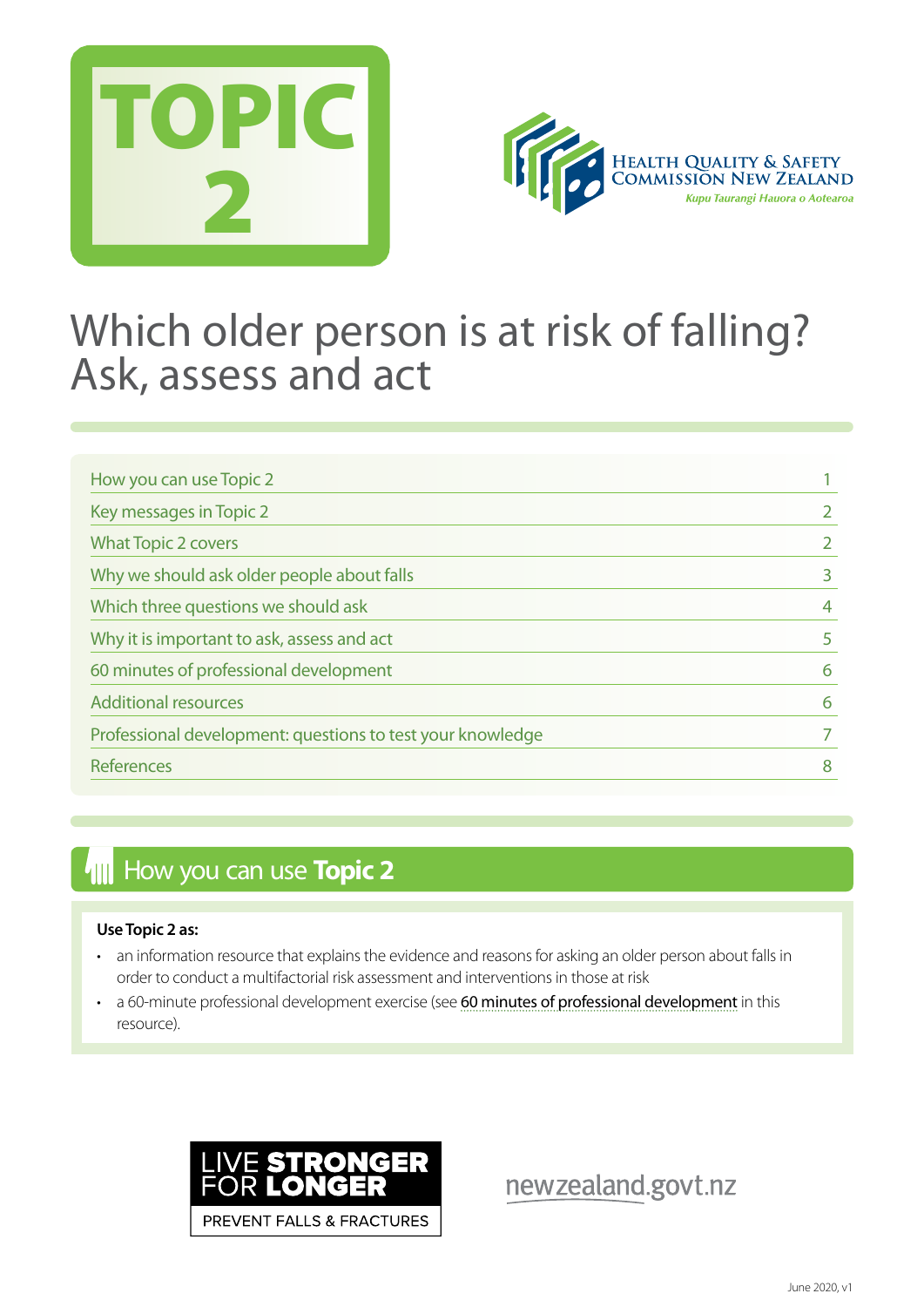## <span id="page-1-0"></span>Key messages in **Topic 2**

- Identifying which older people risk falling is key to reducing harm from falls. This means **asking** older people whether they:
	- have slipped, tripped or fallen in the last year
	- can get out of a chair without using their hands
	- fear falling or are limited in doing activities they previously could because of this fear.
- If you ask an older person about falls and their reply indicates they may be at risk of falling, offer to arrange them a more in-depth **assessment** of their risk factors. Then an individualised plan can be developed and put into **action** with the older person and their family/whānau that focuses on any identified risk factors.
- The overall message is to **ask**, **assess** and **act** to reduce the risk of an older person falling or being harmed should they fall.
- We should always frame conversations about falls positively, with a focus on the older person's independence. Remember that older people do not often see falls as a problem and therefore may underestimate the risk.
- Ensure the older person, their carers and/or family and whānau understand the reasons why falls need to be avoided, why asking about falls is important and why interventions might be needed.
- We can learn from an older person and their family's/whānau's experiences and take a partnership approach to help them stay independent.

## What **Topic 2** covers

The overall approach to reducing harm from falls is captured by the phrase [ask, assess and act](http://www.hqsc.govt.nz/our-programmes/reducing-harm-from-falls/projects/ask-assess-act/). The Health Quality & Safety Commission endorses this approach and Topic 2 begins by explaining how to ask about falls to identify older people at risk of falling. [Topic 3](https://www.hqsc.govt.nz/our-programmes/reducing-harm-from-falls/publications-and-resources/publication/2874) then explains how to assess an older person to identify their risk factors. [Topic 4](https://www.hqsc.govt.nz/our-programmes/reducing-harm-from-falls/publications-and-resources/publication/2891) outlines how to take action by addressing identified risk factors in an individualised care plan. These three topics go together.

The National Institute for Health and Care Excellence has issued clinical quidelines on preventing falls in older people. Those guidelines recommend regularly asking older people if they have fallen in the last year.

A few simple screening questions can identify which older people to target for multifactorial risk factor assessment and interventions that are tailored to their personal risk factors.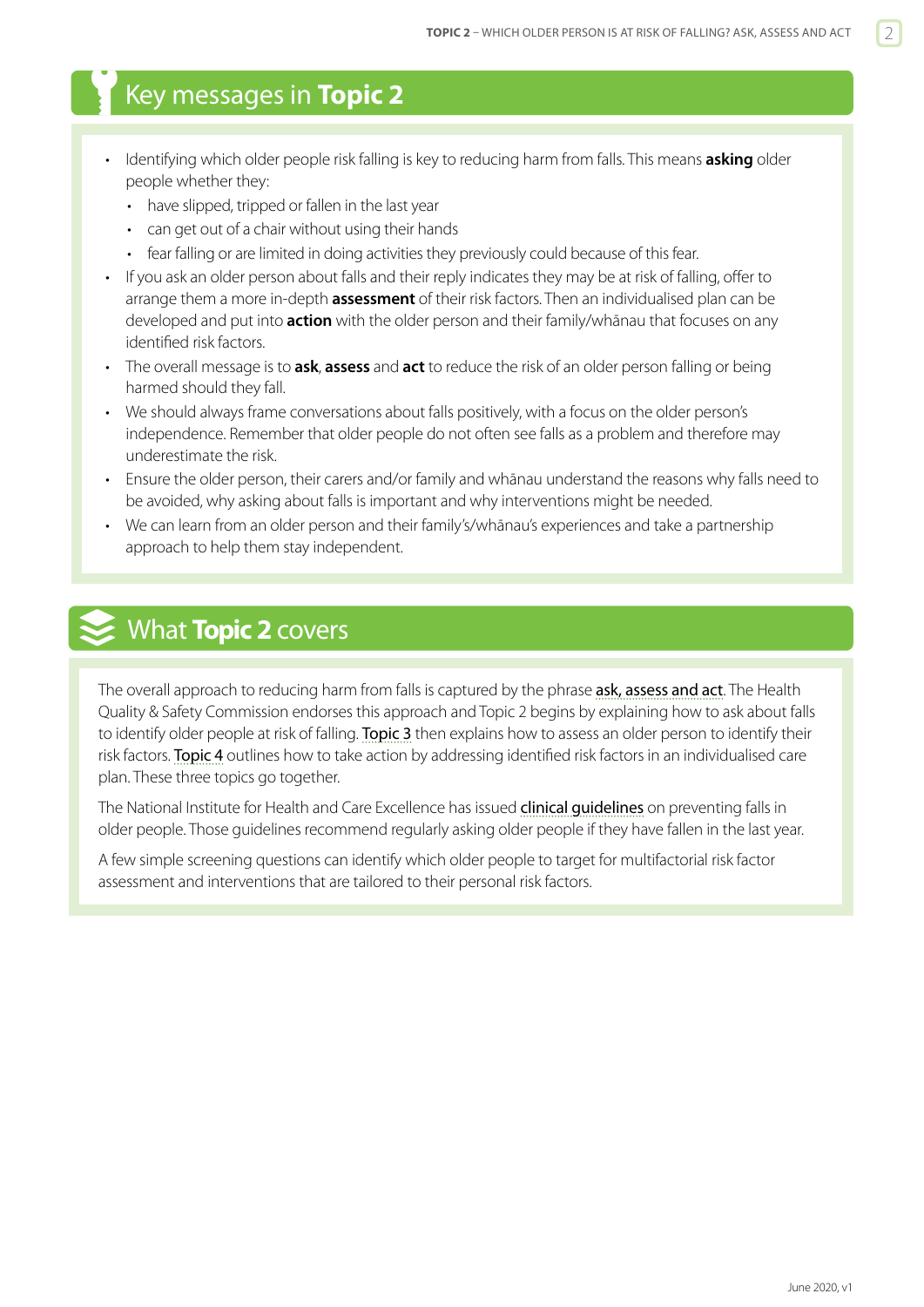<span id="page-2-0"></span>

## Why we should ask older people about falls

Clinical guidelines published in [2010](http://www.americangeriatrics.org/files/documents/health_care_pros/Falls.Summary.Guide.pdf) and [2013](http://guidance.nice.org.uk/CG161) for assessing and preventing falls by older people recommend that health care providers make it routine practice to ask whether an older person has fallen in the past year. This can include opportunistic approaches, for example in the community pharmacy, at a GP visit, or outpatient clinic. That conversation should include questions about the frequency, context and characteristics of any falls (Kenny et al 2011; National Institute for Health and Care Excellence 2013).

don't ask about falls, and

A systematic review identified [50 risk factors for falls](http://www.scielo.br/scielo.php?script=sci_arttext&pid=S1983-14472016000400601&lng=en&nrm=iso&tlng=en) (Sousa et al 2016). Another large review confirmed that the major risk factors for falls are impaired balance and gait, polypharmacy and history of previous falls (Ambrose et al 2015). Since we can modify or manage these and other risk factors for falls, it's important to screen older people for risk of falling.

The first step is to ask about falls. Then assess the gait, strength and balance. Recent guidelines support this process of asking about falls, assessing risk factors and acting to manage risks (Crandall et al 2016; Jung et al 2014; Kim et al 2017). Older people who screen positive when asked about falls should have further assessment to establish their individual risk factors for falling so an individualised management plan can then be implemented to address those risk factors (Centers for Disease Control and Prevention 2019).

The Health Quality & Safety Commission has published quidance about screening for falls risk, and an [algorithm you can follow](https://www.hqsc.govt.nz/assets/Falls/PR/002-falls-toolkit-algorithm.pdf). See the [consumer brochure](http://www.hqsc.govt.nz/assets/Falls/PR/stay-independent-toolkit-brochure-Jul-2015.pdf) including self-assessment questions and the Stay [Independent Toolkit for clinicians](http://www.hqsc.govt.nz/our-programmes/reducing-harm-from-falls/projects/primary-and-community-care/stay-independent-toolkit/).

Also available is a pocketcard, explaining simply [the ask, assess, act approach](http://www.hqsc.govt.nz/our-programmes/reducing-harm-from-falls/publications-and-resources/publication/1025/). You can use it as a checklist in daily practice. It shows how asking about falls should always be accompanied by assessment (see [Topic 3](https://www.hqsc.govt.nz/our-programmes/reducing-harm-from-falls/publications-and-resources/publication/2874)) and action (see [Topic 4](https://www.hqsc.govt.nz/our-programmes/reducing-harm-from-falls/publications-and-resources/publication/2891)) when a risk of falling is identified.

Even if an older person does not appear to be at risk of falls, or has no risk factors for falls, they may still benefit from a strength and balance exercise programme (see [Topic 9](https://www.hqsc.govt.nz/our-programmes/reducing-harm-from-falls/publications-and-resources/publication/2882/)). This can be discussed with them.  $\bullet$ 

### What are the important reasons for asking an older person about falls?

Falls – and their causes – can go without clinical attention simply because clinicians don't ask and older people don't mention they have fallen, particularly if they haven't suffered an injury. Older people may not mention falling if they are anxious that doing so might lead to them having to leave their home.

Apart from a history of falling being a strong predictor of further falls, here are three important reasons to ask an older person about falls.

- 1. Falls are the leading cause of injuries in older people and a significant factor contributing to why they lose independence. Even if older people aren't injured physically, a fall can cause them to lose confidence and result in a downward spiral of unnecessary restriction of activity, causing a loss of physical conditioning. This, in turn, increases the risk of falling.
- 2. One in every three older people falls at least once a year. Rates of falling increase with advancing age.
- 3. Underlying conditions or age-related decline in function (such as problems with balance, strength or mobility) increase the risk of an older person falling. Yet we can treat or modify many risk factors (Ambrose et al 2015; Rubenstein 2006).

Further, because a fall can signal a decline in an older person's functioning or health, an acute presentation or the person's description of an earlier fall are opportunities to identify and address underlying problems that we might not otherwise have noticed (Healey and Darowski 2012; Rubenstein 2006).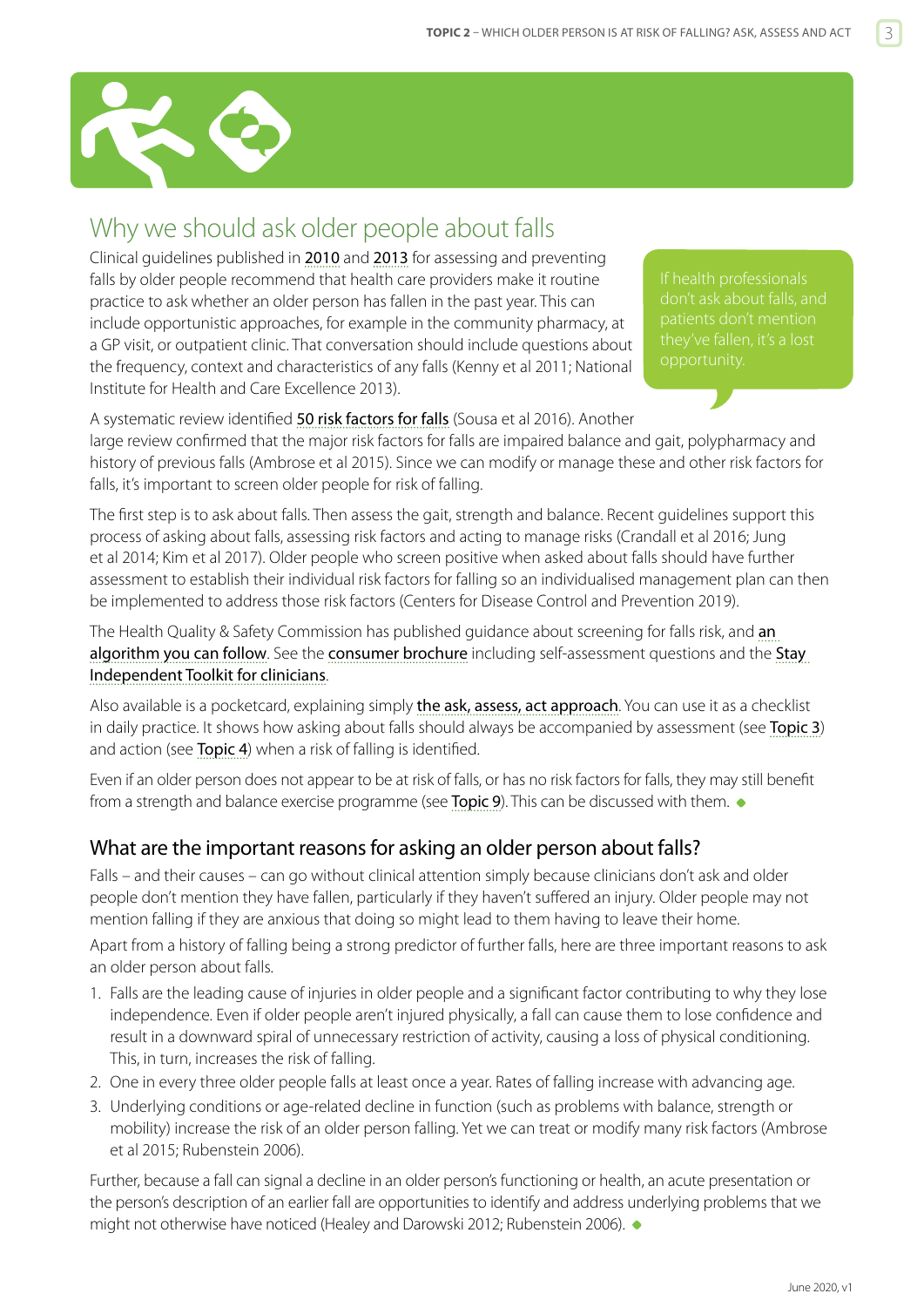<span id="page-3-0"></span>

## Which three questions we should ask

Three questions quickly cover important points in screening for risk of falling.

1. If a person has fallen before, this is a sign an older person will fall again. A person who falls often is an important indicator.

**Ask**: Have you slipped, tripped or fallen in the last year?

2. If a person has a problem with their balance or their lower limbs are weak, this might increase the risk of them falling.

**Ask**: Can you get out of a chair without using your hands?

3. If a person fears they will fall, this can cause them to needlessly limit their activities and lose function, and so diminish their overall quality of life.

**Ask**: Have you stopped doing some activities because you're afraid you might lose your balance? Do you worry about falling?

#### Why regularly asking older people about their risk of falling is important

Routinely asking an older person about falls doesn't mean everyone needs to ask the same questions. That's why we capture (and refer to) a good falls history in the shared record. Any door is the right door for falls prevention. Each context has a different angle of interest.

• In the community, the emphasis is on managing underlying conditions, exercise, and maintaining independence and [safety at home](http://www.acc.co.nz/PRD_EXT_CSMP/groups/external_ip/documents/checklist/prd_ctrb122330.pdf).

In hospital, the emphasis is on **[preventing an inpatient fall](http://www.hqsc.govt.nz/our-programmes/reducing-harm-from-falls/publications-and-resources/publication/980/)**, as well as

• Falls and falls injuries are a leading cause of older people's presentations to emergency departments. This means we need to proactively make the most of every teachable moment or opportunity for assessment and referral so as to help reduce how often the older person is admitted to the emergency department (Carpenter et al 2009).

skilled professional... What do you see? What is not

addressing risk factors related to underlying conditions (Healey and Darowski 2012).

An appreciation of an older person's readiness to address their risk factors is important.

They may feel increasingly vulnerable, anxious and defensive after a fall. This is particularly so if the fall results in an injury that needs treating (to the point of the older person being hospitalised). Some 80 percent of falls in hospital are by people aged 65 and older (Healey and Darowski 2012).

In contrast, the older person may have 'unrealistic optimism' (that falls are a potential problem for other people but not for them) that is diminished by having had a fall within the last year, or having had multiple falls. So continuing to ask about falls is viewed as relevant (Dollard et al 2013).

The older person may also not want to be a bother to others and therefore take risks rather than seek help.

What you observe about the older person's general condition and the way they move may prompt further enquiry. And you can learn much, if not more, in what the older person doesn't say than in what they do say.

#### **Ask family/whānau**

Family/whānau will have useful perspectives on what causes an older person to fall and what helps keep them safe. They are a critical source of information and insight if the older person is cognitively impaired or otherwise unable to answer fully. People with cognitive impairment are more likely to fall.  $\bullet$ 

June 2020, v1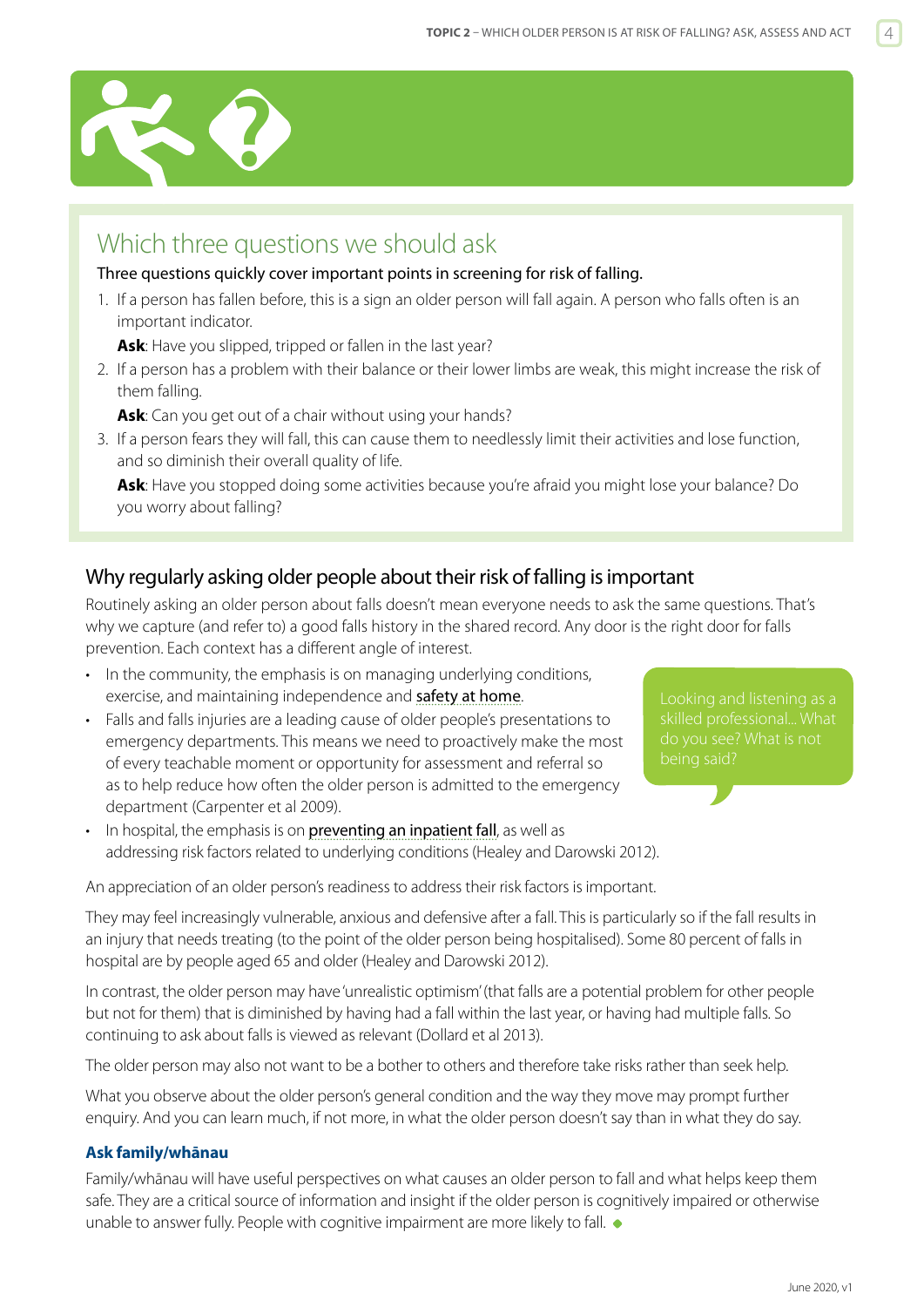<span id="page-4-0"></span>

## Why it is important to ask, assess and act

The Prevention of Falls Network Europe (ProFaNE) and Outcomes Consensus Group sought a simple, comprehensive and inclusive definition of a fall to guide their research programmes. They recommended defining 'a fall' as:

'an unexpected event in which the participant comes to rest on the ground, floor, or lower level' (Skelton 2012).

#### **What words to use**

ProFaNE recommended you ask about falls in a way that the older person can reliably understand the question. One example is, 'Have you had any fall including a slip or trip in which you lost your balance and landed on the floor or ground or lower level?' (Lamb et al 2005). It's critical that we use terms such as 'slip, trip, stumble, losing balance', as older people may use these less harmful expressions as a verbal strategy when talking about falls (Skelton 2012). Consider asking whether the person has ever broken a bone, because fragility fractures are a good indication that someone might have fallen. Overall, it is important the right questions get asked to bring to the surface the risks for each older person.

#### **Keep the conversation positive**

With reason, both older people and professionals view falls as a threat to an older person's identity and independence. For instance, in one study 80 percent of younger participants said they would rather be dead than have a 'bad hip fracture and subsequent admission to a rest home' (Salkeld et al 2000). Although many older people fear falling, asking about falls need not reinforce negative assumptions about old age. Setting goals to [preserve or restore an older person's function and independence](https://www.hqsc.govt.nz/our-programmes/reducing-harm-from-falls/publications-and-resources/publication/2882) is positive and enabling (Kingston 2000). Overemphasising risks and focusing only on safety may inadvertently stigmatise falls or cause older people to limit their activities (Boltz et al 2014; Hanson et al 2009). We note [several strategies for](http://www.hqsc.govt.nz/assets/Falls/PR/009-falls-toolkit-talking-about-prevention.pdf)  [approaching conversations about falls](http://www.hqsc.govt.nz/assets/Falls/PR/009-falls-toolkit-talking-about-prevention.pdf).

#### **Acknowledge the older person's insights and preferences**

Taking a falls history includes asking why the older person and their family/whānau believe the person fell, and probing further when they say the fall was 'an accident' (Rubenstein 2006). The goal is to help older people identify risks and management options, and choose actions they can realistically do alone (McInnes and Askie 2004; Schepens et al 2012; Wong and Hogan 2013).

Learning from an older person's experiences and taking a partnership approach with them, their families/ whānau and others involved in their care means:

- understanding what they see as their major health problems and the main reasons why they fall (the risk factors) or referring them on to someone who can assess these factors
- prioritising and limiting the number of recommendations for preventing a fall (as the older person may already feel overwhelmed by their situation)
- checking the acceptability of recommendations and 'trade-offs', in light of what changes the older person is prepared to make
- identifying the older person's strengths (McInnes and Askie 2004; Tinetti and Kumar 2010; Wong and Hogan  $2013$ .  $\bullet$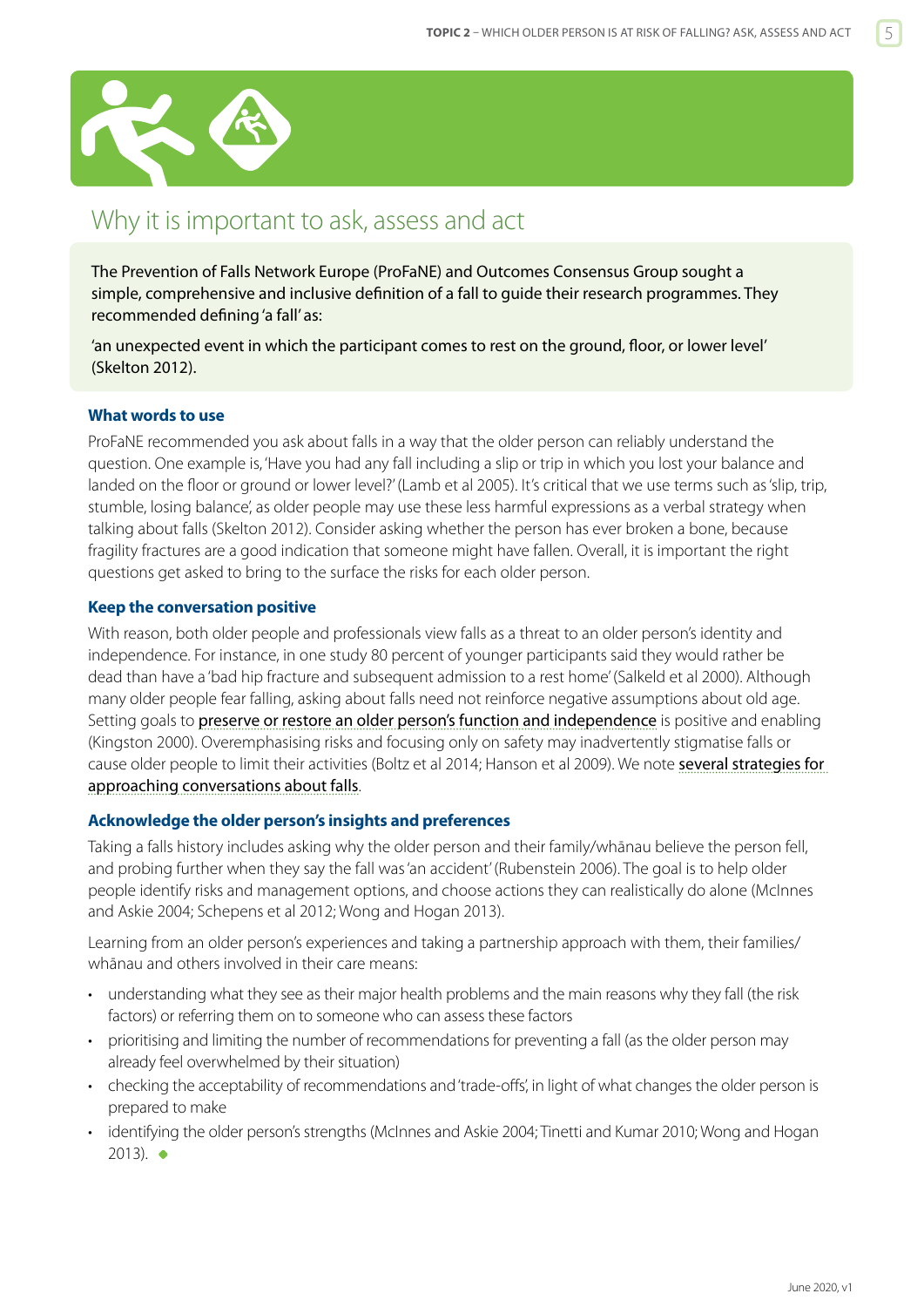<span id="page-5-0"></span>

## 60 MINUTES OF PROFESSIONAL DEVELOPMENT

This learning activity equals 60 minutes of your professional development.

You can add it to the personal professional record you keep to check off your competence framework requirements.

To complete this learning activity, first read the whole topic and the four required readings, then assess your learning with the [10 self-test questions](#page-6-0).

#### **Learning objectives**

Reading and reflecting on Topic 2 and the materials in this teaching and learning package will enable you to:

- describe a consensus definition of a fall
- understand the basis for screening questions and clinical guidelines
- choose methods for talking with older people and their families/whānau about falls and managing falls risks
- reflect on the capability of you and your team for screening for risk of falling and identifying older people who need a risk factor assessment and individualised care plan for falls.

#### **Teaching and learning package**

Gather up the resources you'll need. Use the hyperlinks in this topic, or download or print the reference material.

#### **Required reading**

These three readings will help you form evidence-informed perspectives about how to assess a person who is at risk of falling, and what actions to take when they fall.

- 1. Staying Independent Toolkit [algorithm for falls risk assessment and action](http://www.hqsc.govt.nz/assets/Falls/PR/002-falls-toolkit-algorithm.pdf).
- 2. *NICE Clinical Guideline CG161 Falls: assessment and prevention of falls in older people*. 2013. Your best option for reading the recommendations is [here](https://www.nice.org.uk/guidance/cg161), and the quideline also has a useful [interactive overview](http://pathways.nice.org.uk/pathways/falls-in-older-people) of the pathway [here](http://pathways.nice.org.uk/pathways/falls-in-older-people).
- 3. Phelan EA, Mahoney JE, Voit JC, et al. 2015. Assessment and management of fall risk in primary care settings. *Med Clin North Am* 99(2): 281–93. You'll find it [here](https://www.ncbi.nlm.nih.gov/pmc/articles/PMC4707663/).

## ADDITIONAL RESOURCES

[Promotional posters \(A2\)](http://www.hqsc.govt.nz/our-programmes/reducing-harm-from-falls/publications-and-resources/publication/1024/): Ask, assess, act [Informational poster \(A3\)](http://www.hqsc.govt.nz/our-programmes/reducing-harm-from-falls/publications-and-resources/publication/1458/): Ask, assess, act resource for health professionals [Pocketcard](http://www.hqsc.govt.nz/our-programmes/reducing-harm-from-falls/publications-and-resources/publication/1025/): Ask, assess, act resource for health professionals [Helpsheet](http://www.hqsc.govt.nz/our-programmes/reducing-harm-from-falls/publications-and-resources/publication/1026/): About ask, assess, act resources [Patient letter](http://www.hqsc.govt.nz/our-programmes/reducing-harm-from-falls/publications-and-resources/publication/1310/): advises older people at risk of referral [NICE CG161 Falls: baseline audit tool](https://www.nice.org.uk/guidance/cg161/resources) Audiovisual [Staying safe on your feet at home](http://www.open.hqsc.govt.nz/falls/publications-and-resources/publication/915/) (12 minutes 30 seconds)

June 2020, v1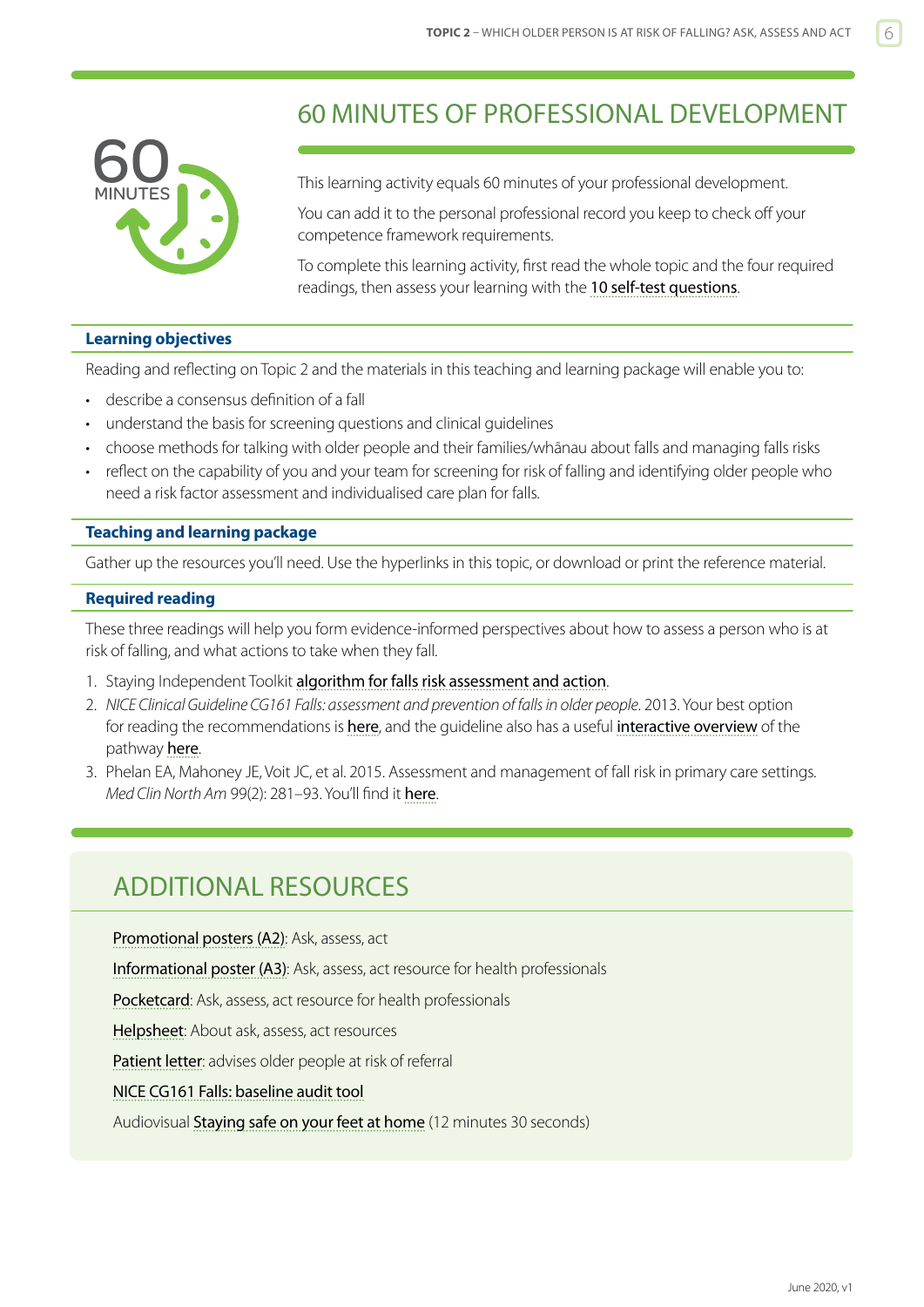# <span id="page-6-0"></span>**1O** QUESTIONS



## **TOPIC** Professional development: 2 **Questions to test your knowledge Example 2 APROFESSIONAL**



ANSWER

ANSWER

ASSES

#### **ANSWER these questions to check you have retained the knowledge reviewed in this topic and readings**

|                                                                                                                 | A fall can be investigated as a diagnostic signal that an older person's functioning or health is declining.<br>$\Box$ true $\Box$ false |  |  |  |  |
|-----------------------------------------------------------------------------------------------------------------|------------------------------------------------------------------------------------------------------------------------------------------|--|--|--|--|
| $\overline{\mathbf{2}}$                                                                                         | Your older patient had answered 'no' to all the self-assessment questions in the consumer brochure. What would you do next?              |  |  |  |  |
|                                                                                                                 | $\Box$ nothing – there is no problem to address $\Box$ consider a conversation exploring ways to prevent falls and 'stay independent'    |  |  |  |  |
| ASSESS your capability to ask older people about falls. Assess that capability (1) personally and (2) as a team |                                                                                                                                          |  |  |  |  |
| 3                                                                                                               | Outline the skills needed for your role.                                                                                                 |  |  |  |  |
| $\Delta$                                                                                                        | What is your plan for upskilling to meet any gaps in your skillset?                                                                      |  |  |  |  |

| 5              | Review your team's approach to screening older people who risk falling by referring to the NICE baseline audit tool. |
|----------------|----------------------------------------------------------------------------------------------------------------------|
|                | Does your team meet recommendation 1.1.1?                                                                            |
|                | $\square$ ves<br>$\Box$ no                                                                                           |
|                | For preventing falls in hospital does your team meet recommendation 1.2.1?                                           |
|                | <b>T</b> yes<br>$\Box$ no                                                                                            |
| 6 <sup>1</sup> | What would need to change to improve your team's processes around asking older people about falls?                   |

7 How would you know that processes around asking older people about falls had improved?

#### **Outline three learnings or insights and how you will APPLY them in your practice**

| 8         | My first learning/insight is:   |            |
|-----------|---------------------------------|------------|
|           | I will apply it in practice by: | $T_{\tau}$ |
| $\bullet$ | My second learning/insight is:  |            |
|           | I will apply it in practice by: |            |
| 10        | My third learning/insight is:   |            |
|           | I will apply it in practice by: |            |

| LEARNER<br>NAME:                                                                           | PROFESSION:      |  |            | DESIGNATION: |  |  |  |  |
|--------------------------------------------------------------------------------------------|------------------|--|------------|--------------|--|--|--|--|
| DATE:                                                                                      | REGISTRATION ID: |  |            | WORKPLACE:   |  |  |  |  |
| Signature:<br>Validation that learner has completed this professional development activity |                  |  |            |              |  |  |  |  |
| NAME:                                                                                      | PROFESSION:      |  | CONTACT:   |              |  |  |  |  |
| DATE:<br><b>REGISTRATION ID:</b>                                                           |                  |  | WORKPLACE: |              |  |  |  |  |

#### For answers to the above self-assessment questions [click here](https://www.hqsc.govt.nz/our-programmes/reducing-harm-from-falls/10-topics/10-topics-answers).